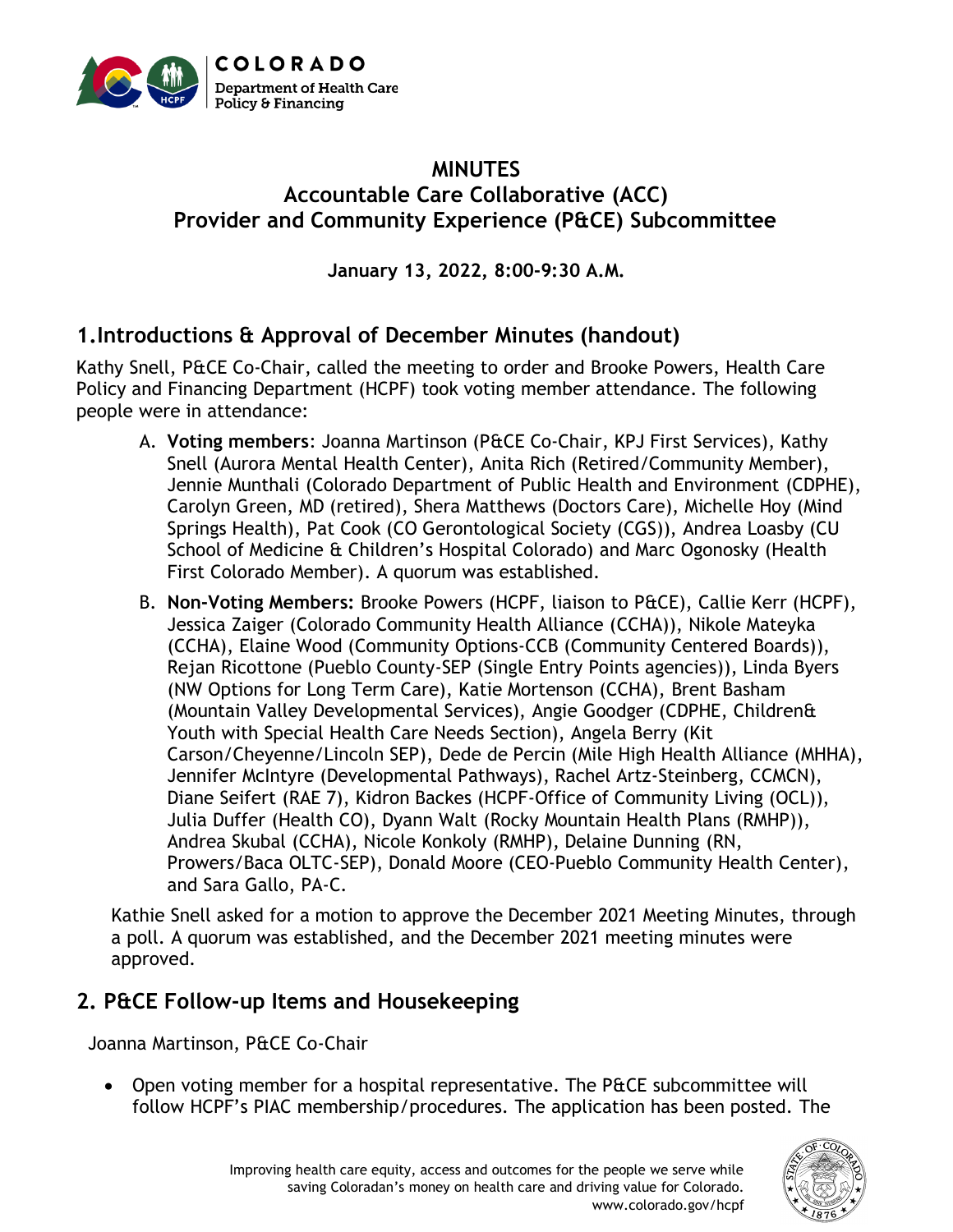committee encourages, those who represent a hospital who currently participate in the P&CE meetings to apply for the hospital open voting member seat. The application can be found [here.](https://docs.google.com/forms/d/e/1FAIpQLSf_Vli4tbXwRB40CbK6RvopPq2ab3ThM2MBKpdX5TjIrXlw1A/viewform)

# **3. STATE ACC PIAC-UPDATE**

Joanna Martinson, State ACC Program Improvement Advisory Committee (PIAC) member.

Joanna suggested that attendees visit the ACC PIAC [Website;](https://hcpf.colorado.gov/accountable-care-collaborative-program-improvement-advisory-committee) there is a lot of valuable information located on the website, including the minutes from the PIAC meetings as well as handouts.

- No new updates on the end of the PHE as of the January  $13<sup>th</sup>$  meeting. The renewal packet is being revised for Medicaid members to fill out for redetermination of benefits. If you have contact with members, please remind them to give HCPF their correct address. If the correct address is not on file, then they will not get the redetermination pack in the mail and it could prevent members continuing with their benefits.
- Aaron Green the new EDI Officer presented at the PIAC meeting and it was extremely informative and helpful. Joanna encourages everyone to look at his presentation on the PIAC Website.
	- o The new EDI Officer position evolved from Governor Polis's executive order, D2020-175. The guiding principles that were discussed were that they are value driven, has intentionality for what is desired for our members, data driven, and based on collaboration.
	- $\circ$  Aaron Green spoke of his role and scope and where he wants to go with this program and his department which aligns nicely with HCPF's vision and PIAC's vision. Which in turn trickles down to the other subcommittees. Ultimately it includes: Decreasing disparity and inclusion for all members.
	- o The presentation can be helpful if anyone else is giving a presentation. It includes definitions, so if your definitions align with the Department, Aaron Green has laid it out very nicely. We would love to have him at one of our meetings.
- Colorado Access (COA, Regions 3 and 5) did a nice presentation on their priorities and challenges.
- The Behavioral Health and Integration Strategies subcommittee (BHIS) gave a presentation on their updates on their priorities, which is utilizing their membership as experts to monitor and improve their previous initiatives such as Crisis Service Recommendations. There second priority is access and engagement, looking at best practices, opportunities, and recommendations for improving the overall behavioral health program and access to the ACC. And the behavioral health reform to provide expertise at the Statewide level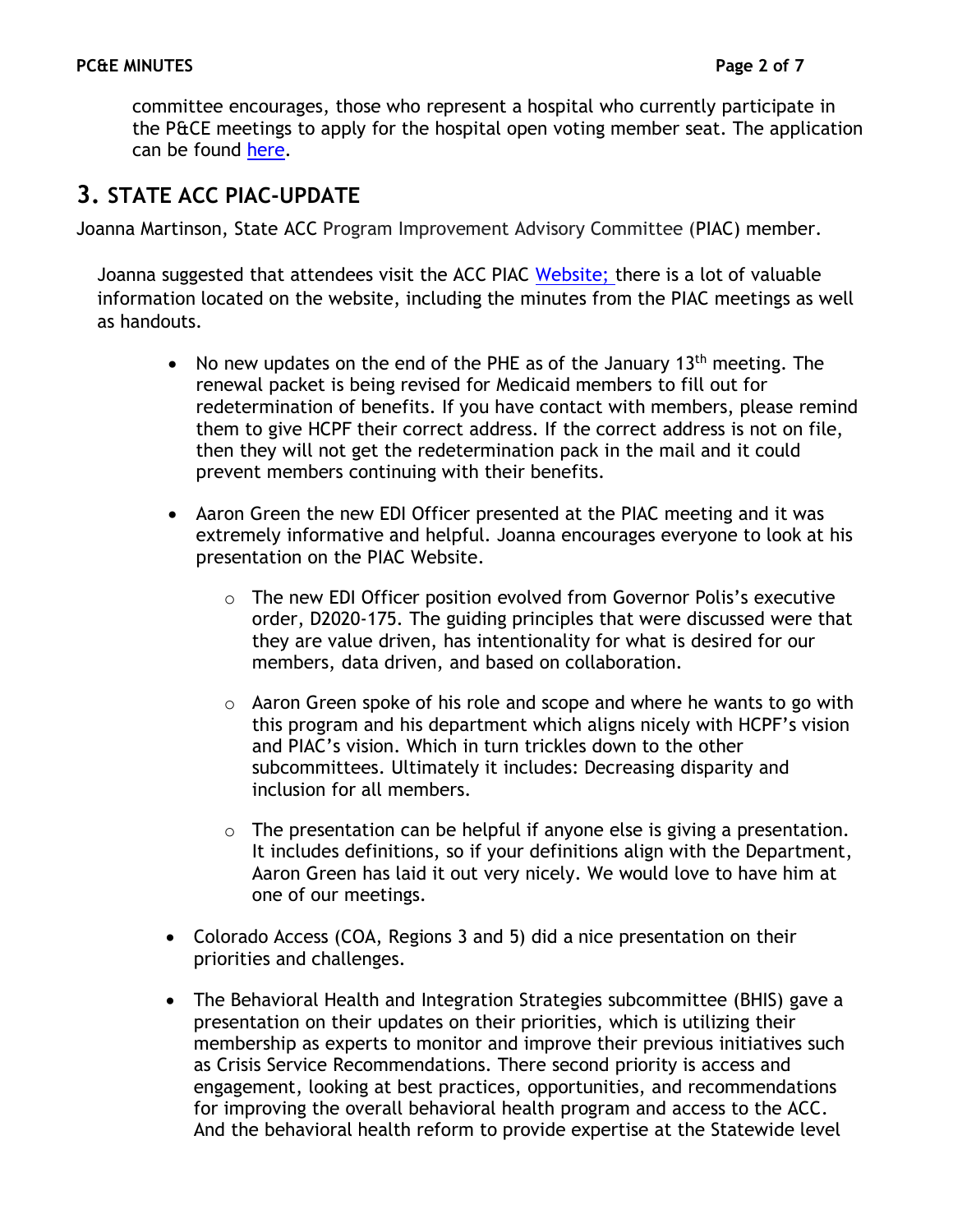for the initiative. The things they continue to work on is the Department of Corrections (DOC) metrics and initiatives to expand. Opportunities in access for youth and children. In the future they want to go to the workforce.

- Pat Cook brought up a redetermination letter that was sent to members and was concerned about how the letter read. Members were calling her concerned that their benefits may be affected soon. Brooke asked for someone to send her the letter, and then she can distribute it to the group.
	- $\circ$  Dede de Percin said that she doesn't believe that the new redetermination package was sent out yet, just information that Colorado was developing a new redetermination package and there are a few more hurdles to get redetermination done, including a wet signature.
- One of the big requests that the PIAC committee has made of the P&CE subcommittee is to look at the workforce issues from the behavioral health lens and what other scopes of work that impact the members and the ACC.
	- $\circ$  Brooke put together a [survey](https://www.surveymonkey.com/results/SM-LQ7C835C9/) for the P&CE meeting, that was shared with everyone on the meeting today. There is an opportunity to provide PIAC and in turn the Department helpful information. The hope is to prepare a report that is helpful in decision making on what direction can the ACC go in helping some decisions or recommendations or programs. The PIAC would like to look at the surveys, so that they can understand the challenges on each of your perspectives from the workforce. What barriers, locations? Cause and effect. What are the recommendations for short term, median term, and long-term solutions?
	- $\circ$  Kathy Snell reminded attendees that this survey has been asked of P&CE and BHIS, so in this subcommittee we will address the primary care side more.
	- $\circ$  The [survey](https://www.surveymonkey.com/results/SM-LQ7C835C9/) is open ended, and the [survey results](https://www.surveymonkey.com/results/SM-LQ7C835C9/) will be shared at the next PIAC meeting on January 19<sup>th</sup>. Twenty minutes was given during the meeting for people to fill out the survey and it will be closed at noon.

## **4.Care Coordination**

Kidron Backes, Management Care Coordination Specialist Case, OCL, HCPF

American Rescue Plan Act Information sites: [ARPA MEMO,](https://hcpf.colorado.gov/2021-memo-series-communication) [ARPA Newsletter,](https://lp.constantcontactpages.com/su/hcMkUsw/ARPANewsletter) [ARPA Press](https://hcpf.colorado.gov/cms-and-colorados-joint-budget-committee-approve-530-million-arpa-funds-to-transform)  [Release](https://hcpf.colorado.gov/cms-and-colorados-joint-budget-committee-approve-530-million-arpa-funds-to-transform)

**[Presentation](https://cohcpf.sharepoint.com/:p:/s/HPO/HPSS/ProgramMgmt/EVLB7x3su3JErgAm4wxRmqwBA-UQn6AF-c2p4Ob59Di0cA)** for level setting on the Long-Term Services and Supports and Case Management Agencies (LTSS/CMAs) and Waivers

### **Core CMA Responsibilities**

• Determine eligibility for long-term services and supports (LTSS)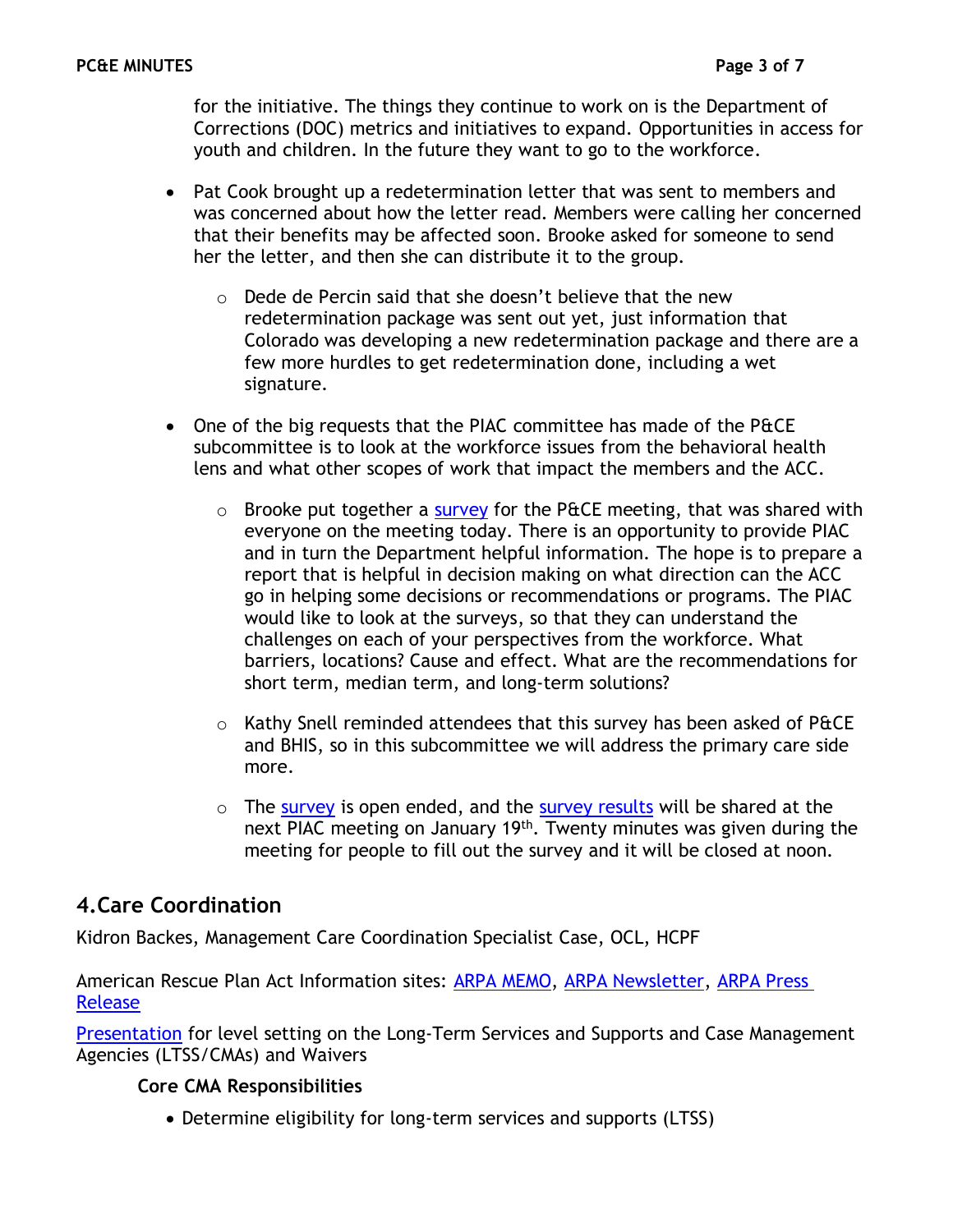- Develop and monitor Service Pan
- Coordinate long-term services and supports
- Aid in determining appropriate services and level of care
- Assist individuals in identifying the waiver that best meets the needs
- Assist in identifying necessary supports in service planning regardless of funding source, tied into the community.

### **CMA responsibility to the member**

- Determine level of care for functional eligibility to access Home and Community Based Services (HCBS) waiver services
- Assist with development of a service plan
	- o Assessed needs
	- o Assessed goals
- Help members navigate the LTSS system and understand all their service options to make informed choices
- Help connect members with providers
- Maintain contact with members regularly and monitor and adjust services as needed according to the member's changing needs.

### **Accountable Care Collaborative (ACC)**

- Four main goals:
	- o Expand access to comprehensive primary care
	- $\circ$  Ensure access to a focal point of care for all members (medical home)
	- o Ensure a positive Member and provider experience
	- o Apply an unprecedented level of statewide data and analytics functionality

### **ACC Phase II**

Focus on the following objectives:

- Join physical and behavioral health under one accountability entity
- Strengthen coordination of services by advancing Team-Based care and Health Neighborhoods
- Promote member choice and engagement
- Pay providers for the value they deliver
- Ensure greater accountability and transparency

## **Regional Accountable Entities (RAEs)**

- 7 RAEs across the state assigned to geographic regions
- Care coordination focuses on patients with acute, high-risk, and complex needs,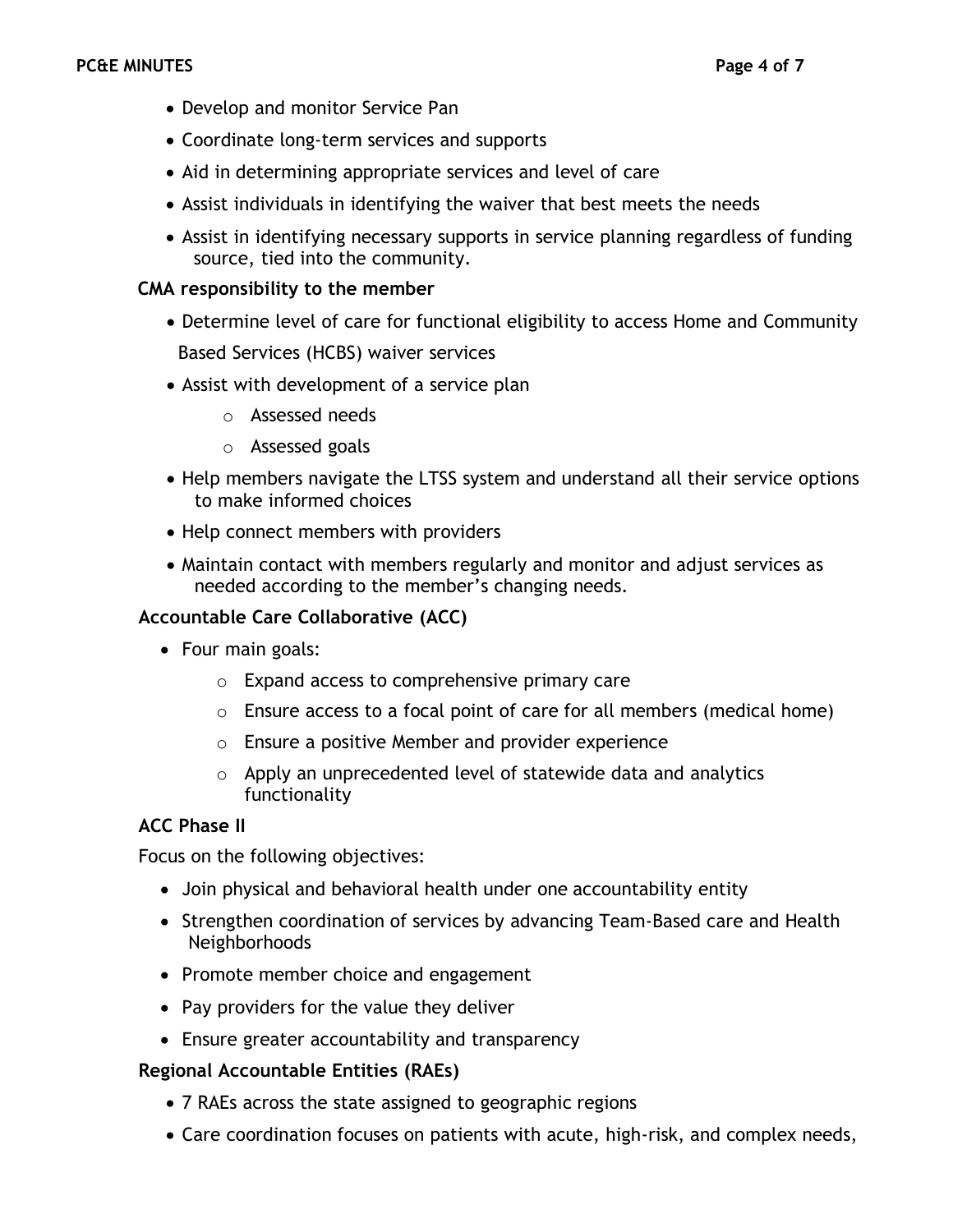but available to all members

• Models vary across RAEs—care coordination can be provided by a RAE or delegated to partner (e.g., PCMP, Integrated Community Care Team, etc.)

#### **Core RAE Responsibilities**

- Develop and maintain network of Primary Care Medical Providers (PCMP) to serve as a medical home for members
- •Develop and maintain statewide network of behavioral health benefit
- •Onboard new members
- •Promote population health initiatives and member engagement
- •Coordinated care for members across health neighborhood and community to address whole-person health
- •Utilization management of covered behavioral health services
- •Ensure that care coordination is available to members across health neighborhood and community to address complex needs

#### **CMA and RAE Intersection**

#### **Care Coordination**

- •Aligned with Population Management Framework
- •Deliberate and organized activities to support health and social services
- •Care Coordination should not duplicate services through LTSS and HCBS Waivers
- •Coordination should address care transitions between health systems
- •Collaborative efforts between providers, social, educational, justice, and other community agencies. A complete wrap around between CMAs and RAEs, utilize resources together

#### **Future Plans**

- •Training, communication, and coordination at HCPF and for all community partners.
- •Leverage ARPA funding to identify:
	- o Definition of Best Practices regarding Case Management/Care Coordination
	- o Identify and solidify roles of collaboration for RAEs and CMAs serving the same member
	- o Create a new Care Coordination Collaboration system and measure outcomes for members

•Stakeholder engagement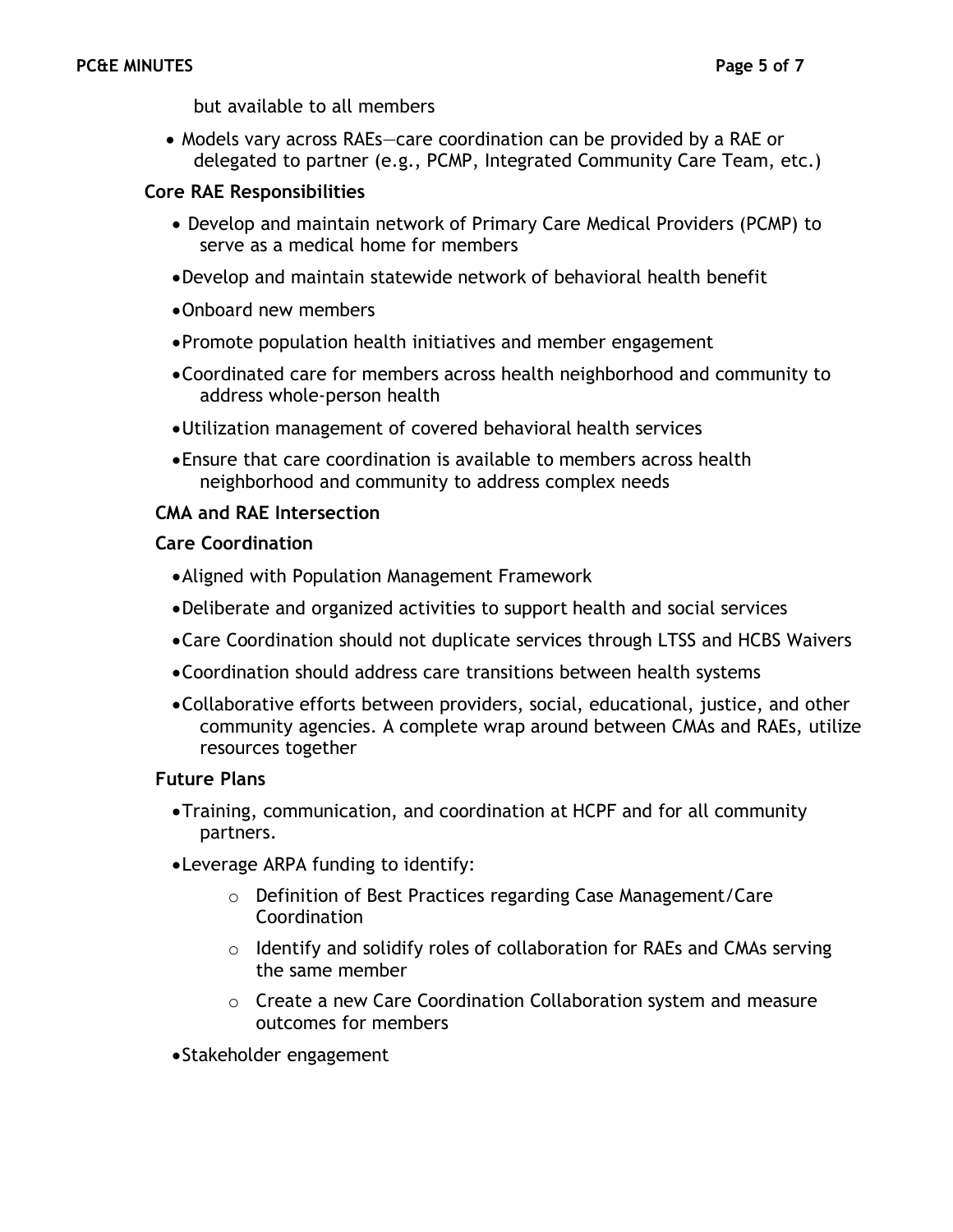### **Discussion**

- •Shera Matthews expressed concern over the amount of complex care patients that PCMPs are seeing now, and the lack of specialty care providers that are available for those patients. Kidron spoke to the ARPA projects that are going to align with those concerns and hopefully find some relief for the PCMPs.
- •Pat Cook would like to be involved when a third-party vendor comes in, especially with the gerontological population. Subcommittees will be leveraged for the stakeholder engagement; The Department will utilize the current meeting spaces.
- •Donald Moore asked for any insight on hospice for members and if they are integral in LTSS. Pat Cook said that people who are dual-members, Medicare/Medicaid don't usually run into problems, but those who only have Medicaid or who are on SSI Pension run into problems finding them services. Agencies in rural, often won't take Medicaid patients. Pat Cook would like to help close the gaps and develop an informational booklet that would answer all questions pertaining to how programs are paid. People think that if they have a waiver, hospice is covered, which it is not.
- •Anita Rich would like to see an emphasis on prevention of complex needs along with an emphasis on members who are already dealing with complex needs.
- •Nikole Mateyka (CCHA) spoke on how prevention is key for early intervention. How they are addressing it is to try get people integrated in care coordination. Addressing them not only on the physical health side, but on the behavioral health side and all sides.
- •Anita Rich suggests that we include "prevention" within the definition of care coordination. The language needs to read the preventative part of care, get people in for their well-ness visits. Prevention is important, early intervention. \*Kidron pointed out the fourth deliverable (below) "Cross-Agency Person Centered Facilitation and Planning"—Although it is not spelled out, this deliverable directly correlates with prevention. The ARPA Department recognizes the need for the preventative side of healthcare.

Kidron presented a loosely proposed (not exact) timeline: ARPA "Best Practices Project" is hoping to align the RAE responsibilities and CMA responsibilities with the care coordination definition and case management definition. Currently in Phase 1 of the timeline.

- o Contract Procurement: 1/30/2022
- o CM Redesign/ACC 3.0: 1/1/2023-12/31/2023
- o Environmental Scan: 6/30/2022
- o Stakeholder Engagement-PIAC/MEAC: 6/30/2022
- o Case Management and Care Coordination Core Competencies: 6/30/2022
- o Cross-Agency Person Centered Facilitation and Planning: 6/30/2022
- o Roles and Responsibilities Crosswalk: 6/30/2022